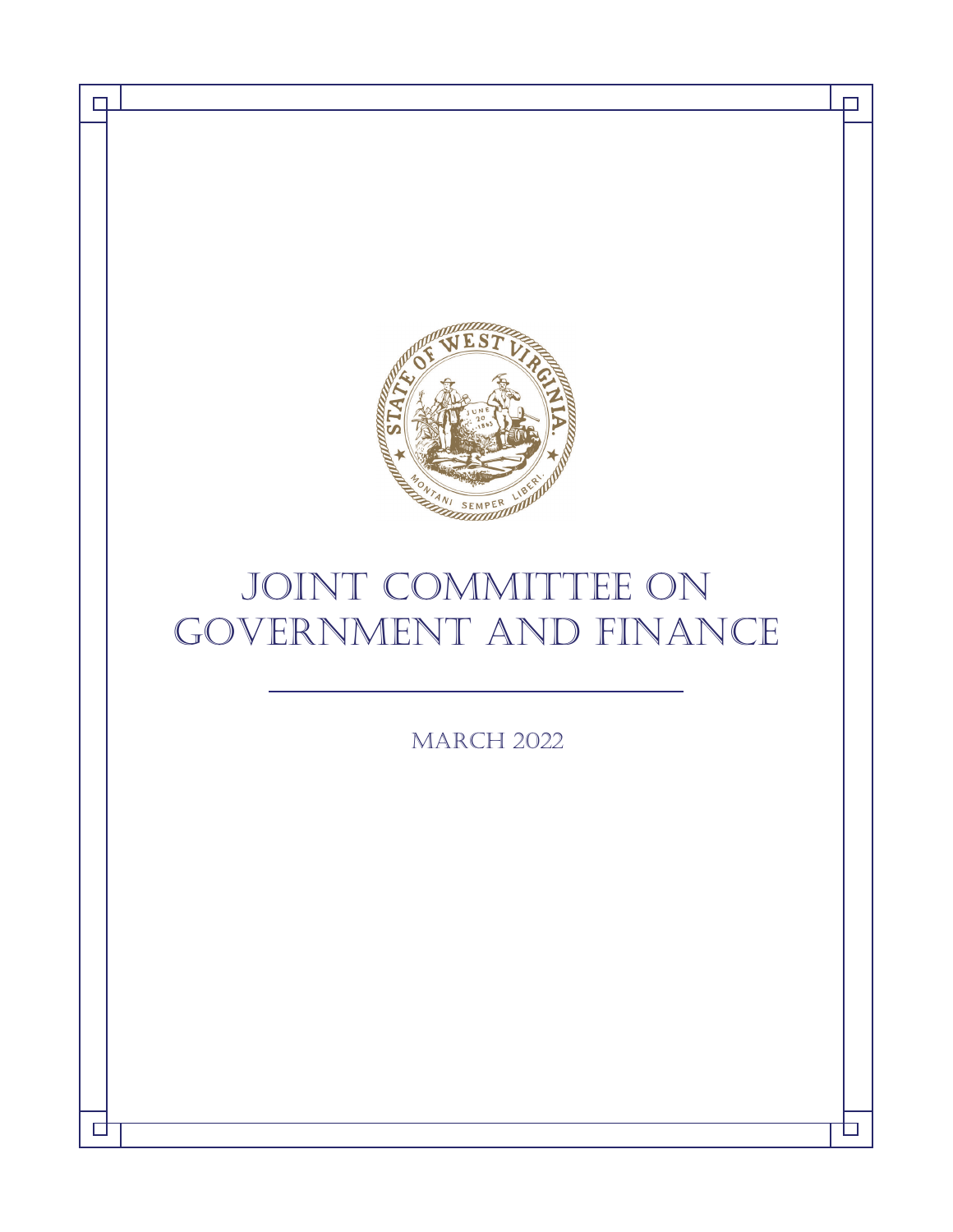### **AGENDA JOINT COMMITTEE ON GOVERNMENT AND FINANCE March 11, 2022**

**2:00 p.m. – 3:00 p.m. Senate Finance Room**

- **1. Approval of January 11, 2022, minutes:**
- **2. Other Business**
- **3. Adjournment**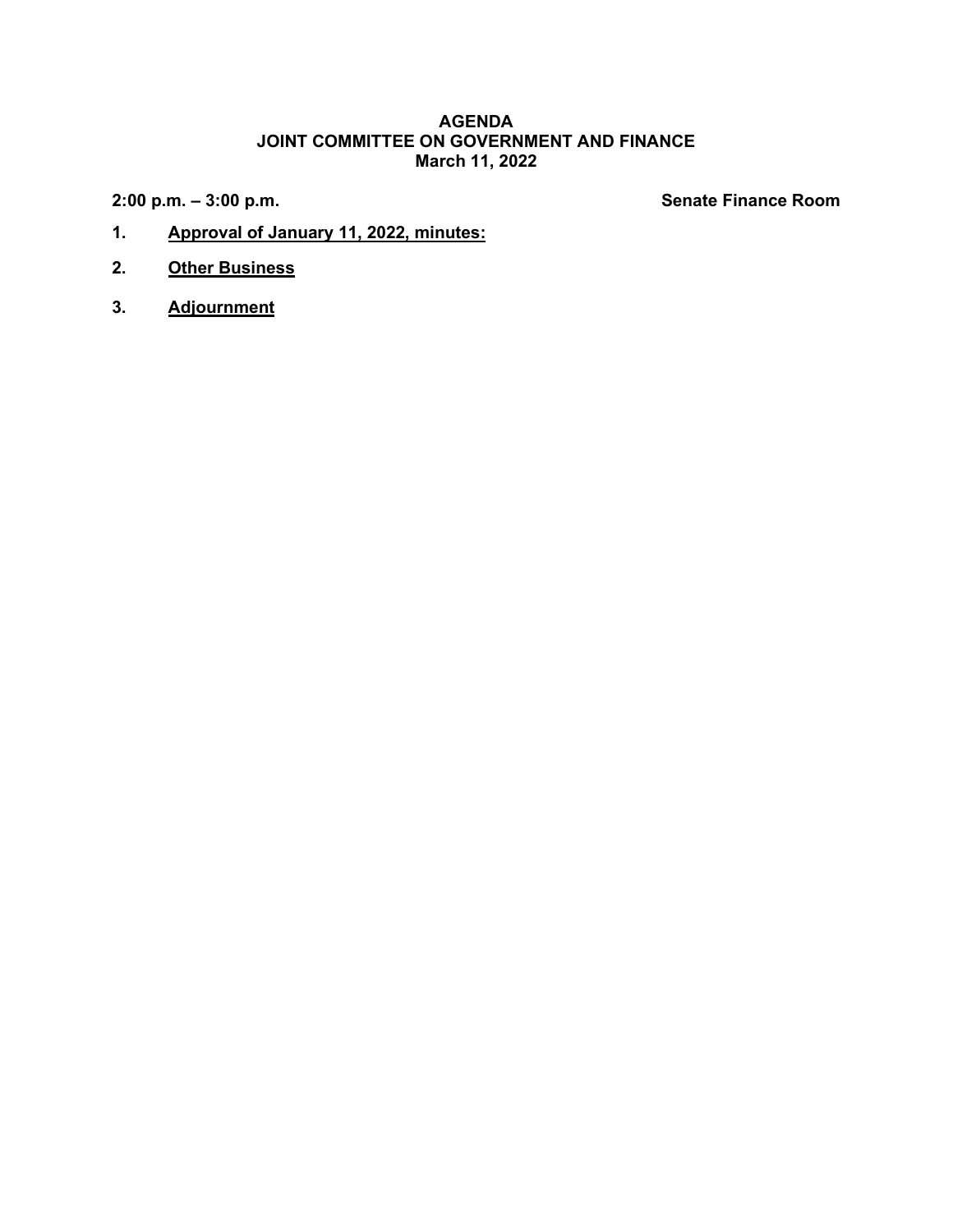# JOINT COMMITTEE ON GOVERNMENT AND FINANCE

# **(Speaker Hanshaw)**

January 11, 2022

4:00 p.m. – 5:00 p.m.

| <b>Senate</b>    | House                |
|------------------|----------------------|
| Blair, Chair     | Hanshaw, Chair       |
| Baldwin (absent) | <b>Boggs</b>         |
| Plymale          | Capito (absent)      |
| Takubo (absent)  | Householder (absent) |
| Tarr             | Howell               |
| Trump            | <b>Skaff</b>         |
| Weld             | <b>Summers</b>       |

**Speaker Hanshaw:** "All right, good afternoon all let's go ahead and call this meeting to order. It appears to the chair we do have a quorum present. Let's first turn to the minutes of the December  $6<sup>th</sup>$ , 2021, meeting. Those minutes are in all the meeting packets distributed to the members. Please take a moment and look at those draft minutes. Are there questions from any members about the draft minutes? If not, chair recognizes the President."

**President Blair:** "...approve the minutes from December the 6<sup>th</sup>, 2021."

**Speaker Hanshaw:** "The question is on President Blair's motion that the draft minutes of the December 6, 2021, meeting of the Joint Committee be approved. Is there discussion on the motion? If not, those in favor of the motion will please say aye, those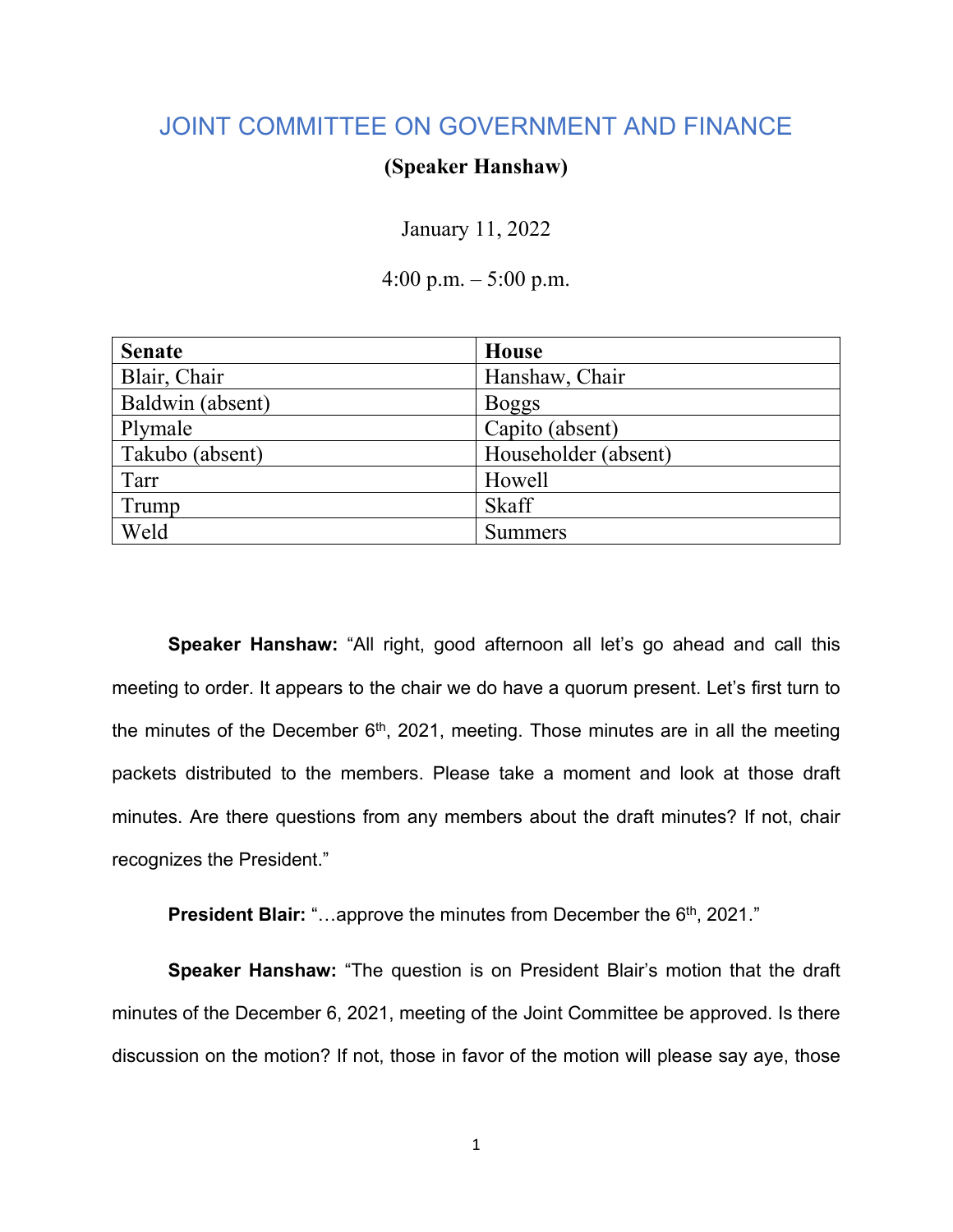opposed please say no. The ayes have it, that motion is adopted, the draft minutes are approved as distributed.

Let's move in now to our monthly and quarterly reports. Secretary Carmichael is unavailable today and will not be with us for the broadband update. Let's then, first…we'll begin with lottery today."

**Director Myers:** "Good evening, Mr. Speaker, Mr. President, members of the committee. We have sent the financials for the month of November to the committee, they should be in your packets. If there are any questions on those, I'd be glad to answer them, but I did want to run through just a few of the sales results for lottery in the last…or fiscal year to date and the instant ticket sales this year are running \$10 million dollars ahead of last year which is about 13%. Our Powerball sales with the recent Powerball Jackpot, we actually had a \$1.4 million dollar week last week with that large jackpot. Our total draw games for this year are running ahead of last year by 17.1% or \$5.7 million dollars ahead of the previous year. So total traditional lottery is up \$15.8 million dollars this year. Racetrack video lottery is up 20, almost 24%, that's \$46.3 million dollars. They again have not reached pre-pandemic levels; they are running though only about \$2.4 million dollars behind the average for the year. So, that's better condition than we've had there in quite some time. Limited video lottery is up 10.45% over the previous year, up \$23.2 million at \$245.9 million. The sports wagering is up \$370,000 over the previous year, 17% above that at \$2.65 million. The iGaming revenues are…really not much comparison…they're up about \$4 million dollars over the previous year at \$5.5 million but we didn't have a full year of iGaming in that previous year so…but it is running ahead of sports wagering so it's really been a little better product than we expected. So, total revenues for lottery this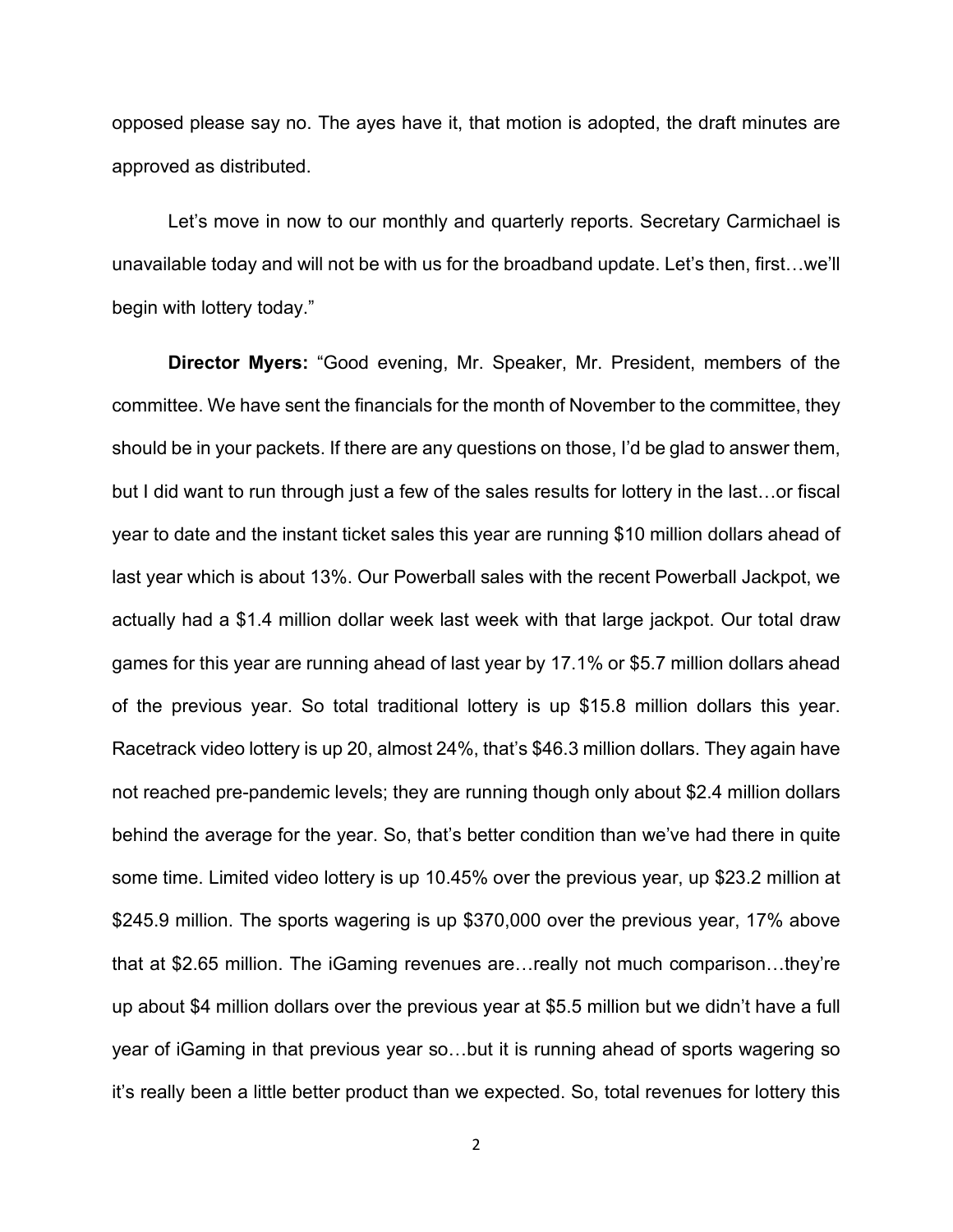year we're running at \$96.6 million in sales ahead of last year which is 17.62% and that is at \$645.3 million dollars. Are there any questions?"

**Speaker Hanshaw:** "Thank you, Mr. Myers. Questions from any of the members about the lottery report? Delegate Howell."

**Delegate Howell:** "Thank you for being here. When you say ahead of last year, you're talking about calendar year or are we talking about fiscal year, so we're talking six months?"

**Director Myers:** "That is fiscal year, year to date. Both years, through January 1<sup>st</sup>, that'd be July 1<sup>st</sup> through January 1<sup>st</sup> both years."

**Delegate Howell:** "Okay, thank you."

**Speaker Hanshaw:** "Others? Okay if not, Mr. Myers thank you very much."

**Director Myers:** "Thank you."

**Speaker Hanshaw:** "Mr. Muchow."

**Secretary Muchow:** "Good afternoon, I'm Mark Muchow, Department of Revenue and hopefully you have the December numbers in front of you. December, General Revenue Fund collections total \$506.8 million dollars, the estimate was \$382.4, that was \$124.4 million above estimate but what was really impressive is compared to last year we were up 32.6%. That's getting into record growth territory there. In terms of the individual components for the month of December, the severance tax was 300% higher than last year. Strong performance, particularly in metallurgical coal, the price of metallurgical coal in the last quarter, fourth quarter, went up significantly. Several companies are getting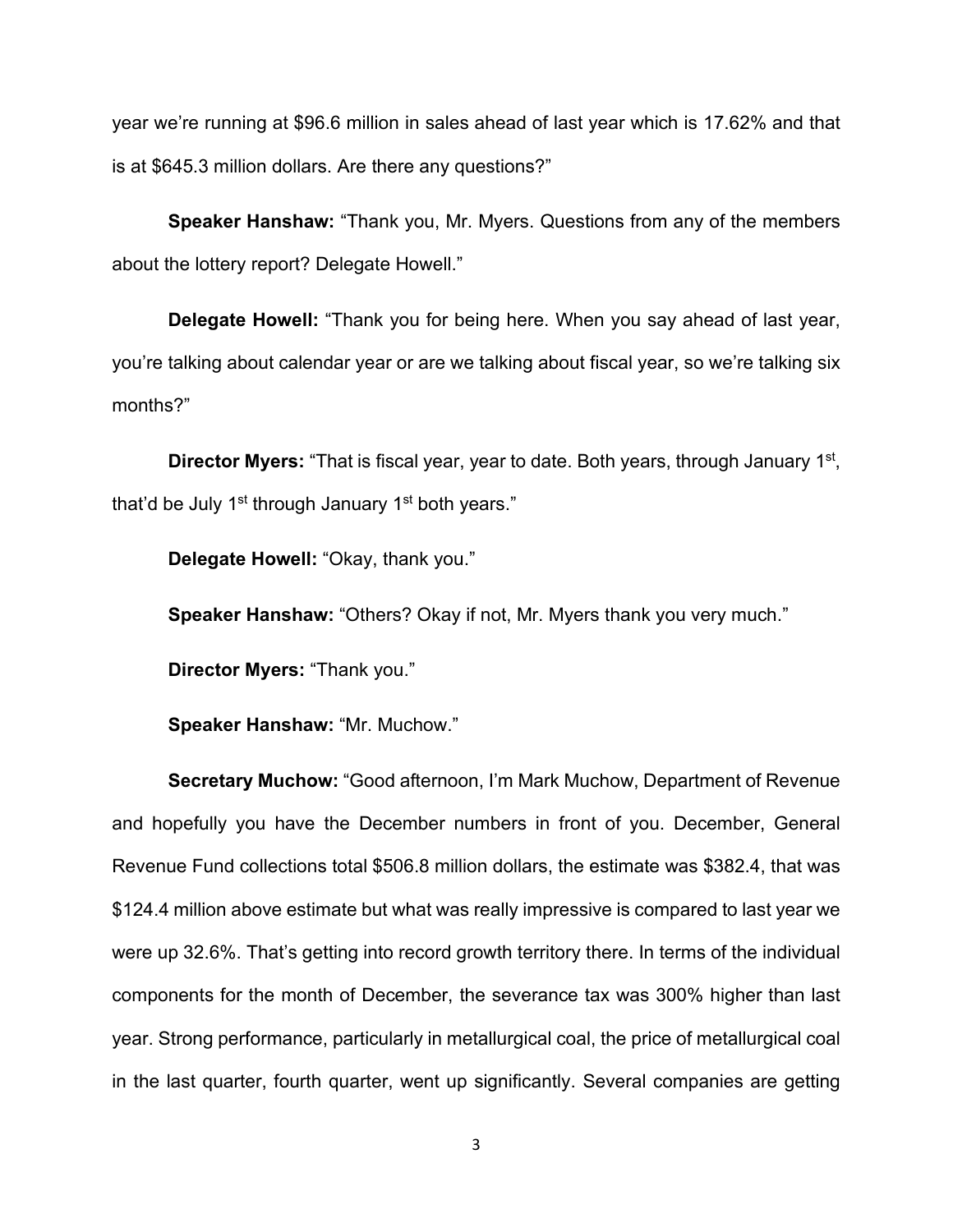well over \$200 a ton…that's beginning to retreat a little bit. Natural gas prices, up a good bit of the fall, that's…natural gas prices have retreated recently…cold spell, see if it lasts…the cold spell sometimes will pull those prices back up again but up significantly from last year. 300% increase on the severance tax, year to date severance tax collections are 264% ahead of last year that's \$184 million dollars of extra revenue. We collected as much in six months as we've almost collected all of last fiscal year, that's how fast that's growed. Amazing.

The other taxes of interest and basically there's four taxes that account for all the growth and the revenues and surplus and severance is one of them. Another one would be sales tax, sales tax collections were close to \$154 million in December, the estimate was \$133.9, 18.1% ahead of last year. So, probably some inflation in the economy, certainly a lot of extra spending in the economy. Year to date, we exceed estimate by \$65.4 million and we're 9% ahead of last year. We're seeing upward momentum on the tax collection front that has continued and is probably going to continue at least through January. Personal income tax collections in December, \$181.8 million, estimate was \$155 million, that was \$26.8 million above estimate, 13.9% ahead of last year. Year to date, collections are running \$117.4 million ahead of estimate. Technically, we're 4.3% below last year but last year we got \$144 million dollars in July that wasn't there this year. If you adjust for that, we're up 9% on personal income tax year to date. So, personal income and sales tax both, for the first six months of the year up about 9% compared to last year. Strong withholding growth, up 9.3, payroll employment numbers are running close to 3% ahead of last year as we continue to recover in terms of payroll employment. Probably the star of all the taxes…other than the severance tax…is the corporate income tax. We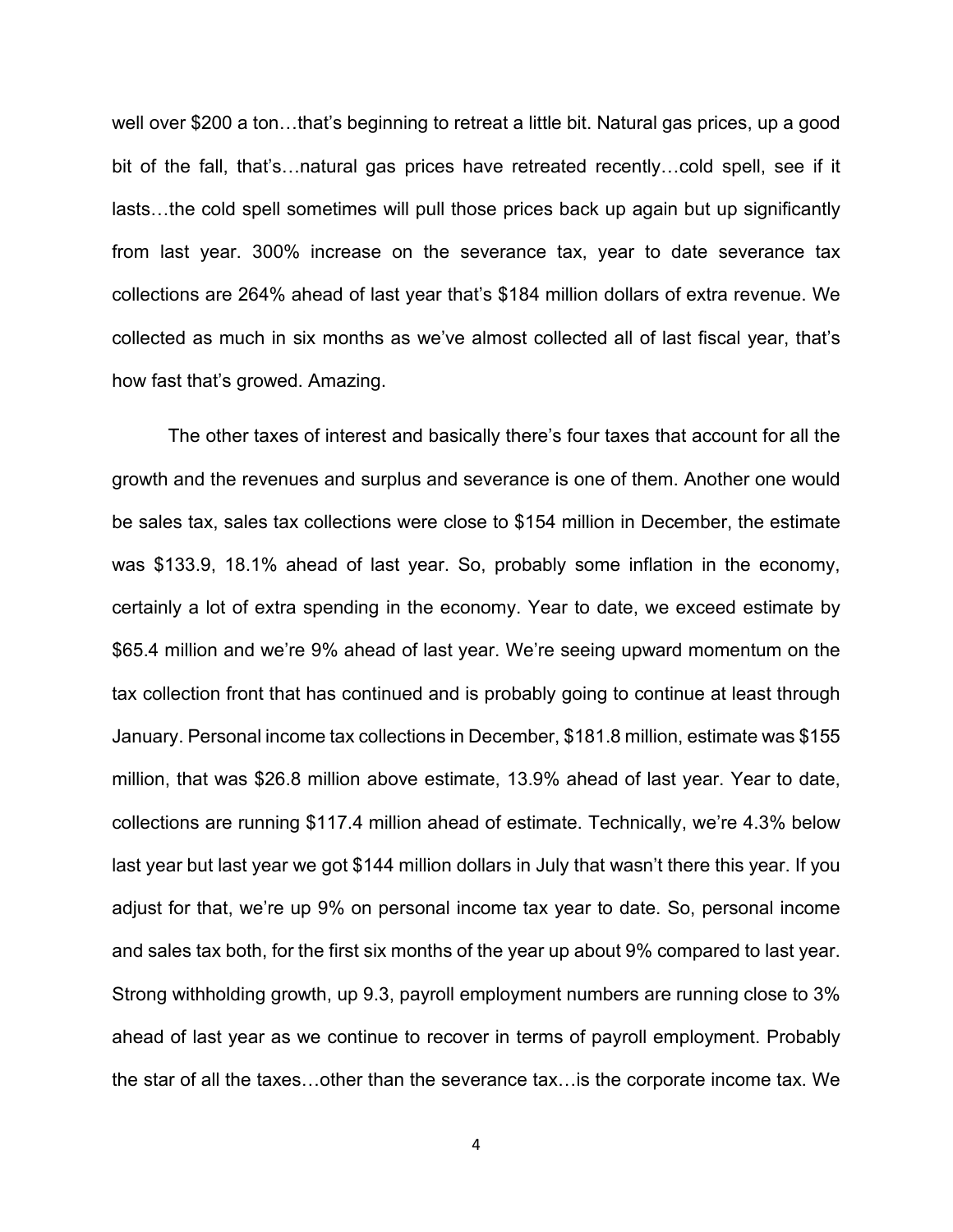collected \$79.1 million in December, the estimate was 28, we're up by \$51 million dollars, 96% ahead of last year…and to put the December number in perspective…\$79 million dollars…about three or four years ago our total collections for an entire fiscal year were \$110 million, we collected 79 in one month. Year to date, we've collected \$172.9 million, that's \$94.7 million above estimates, 8.7% ahead of last year but last year we got about \$56 million at the beginning of the year, when you take that into account, we're up 50- 60% over last year, really strong growth on the corporate side. The corporate tax growth phenomenon is across the country, it's not just here, of course mostly multi-state corporations pay that. So, very strong performance, those four sources of revenue. Severance, sales, personal income, and corporate income account for virtually all the surplus and virtually all the revenue growth in the General Revenue Fund year to date.

Moving to the State Road Fund, State Road Fund collections…the grand total including federal reimbursements \$116 a half-million in December, the estimate was \$108.9, we were 9.3% ahead of last year, and about \$7.6 million ahead of estimate. Year to date we've collected \$708.2 million, the estimate is \$758.8, that's \$50.5 million below estimate but that's below estimate only because Highways likes to have a very high estimate for federal reimbursements, I guess if money ever shows up. Compared to last year collections are up 6.6% or \$43.6 million. All that's the federal reimbursements, federal reimbursements are up 52.7% or \$91.7 million dollars compared to last year but we're still \$38.1 million technically below the estimate. Motor Fuel Tax continues to recover, in December we were a little bit below estimate by about \$1.8 million but the last day of December was a holiday for state employees, not a holiday for banking…so any fuel tax money that was due on the last day of December came in in January so I wouldn't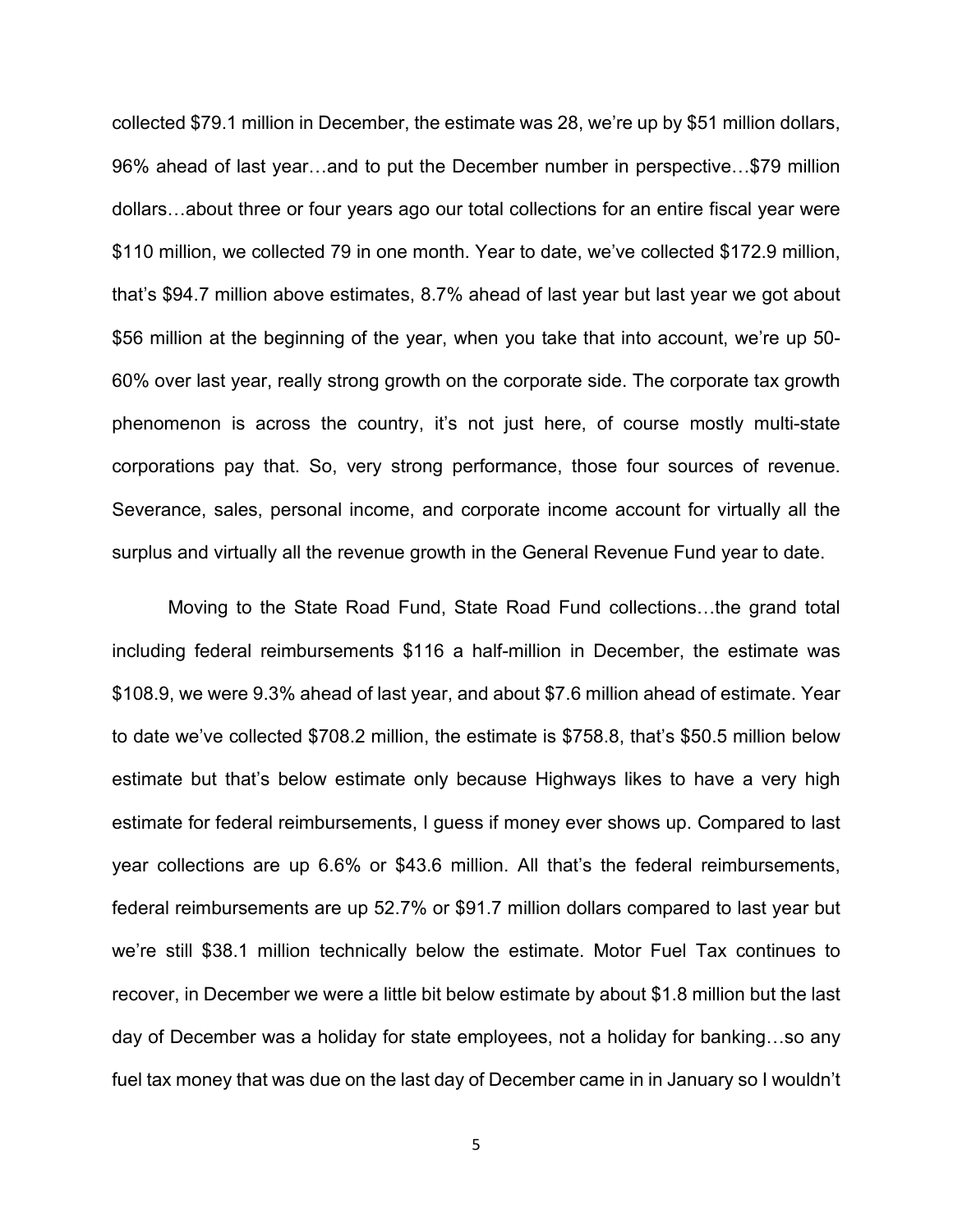worry so much about the December Motor Fuel Tax. Year to date Motor Fuel Tax collections are running above estimate by about \$660,000 dollars or 6% ahead of last year. That's the recovery, more folks are driving or beginning to get back to normal on the fuel. Motor Vehicle Sales Tax continues to do well, in December we were 18.6% ahead of last year, \$6.9 million, year to date \$27.3 million ahead of estimate and 5.8% ahead of last year. It's not so much the number of vehicles, it's the price of vehicles that's driving the Motor Vehicle Sales tax receipts. Registration Fees are the one downer, registration fees in December were only \$5.3 million, we were below last year by 44 and a half percent, year to date \$61.8 million, \$17.3 million below estimate and pretty close to 11% below last year. So, we still have a little bit of catchup to do on registration and DMV related fees. That's what I have to offer for the month, if you have any questions."

**Speaker Hanshaw:** "Okay, questions of Mr. Muchow? Going once, going twice…okay Mark, we thank you."

#### **Secretary Muchow:** "Thank you."

**Speaker Hanshaw:** "Let's take the Workforce West Virginia Unemployment Compensation Report now."

**Director McCauley:** "Good evening, Chris McCauley, Director of Unemployment. Mr. Speaker, Mr. President, members of committee you have…I provided November's information but I want to give you where we are as of today and the Trust Fund balance as of today is \$304,889,505.73. That leads me to give an update, we're about a month out from the February 15<sup>th</sup> date of where that reduction can happen if it stays above the \$220 million. Unless something major happens, I don't anticipate that changing. So, we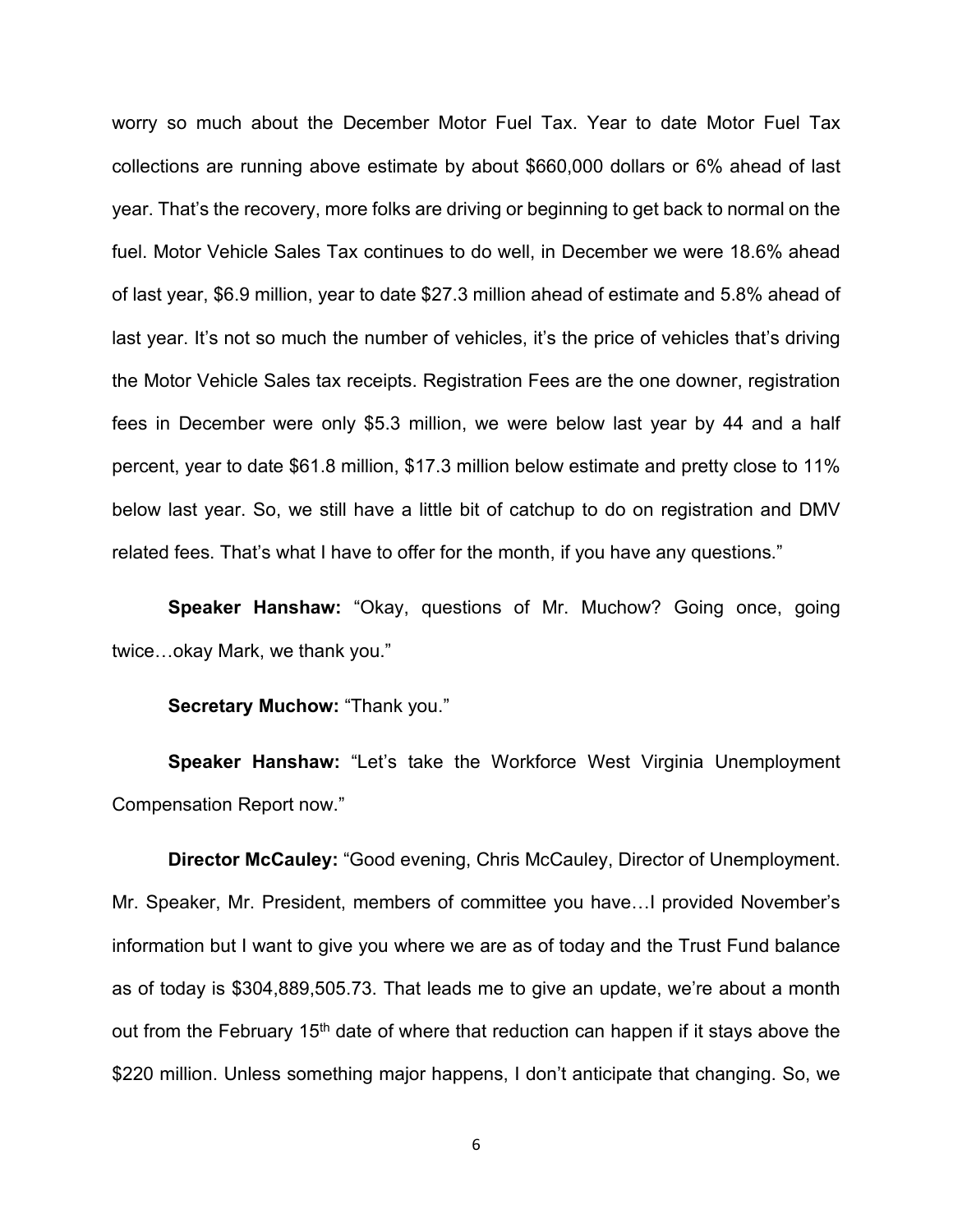are in preparation now of looking at programming, letters to employers, to prepare for that so when our charging statements go out in April it will depict the drop from \$12,000 to 8…to \$9,000 excuse me, 25%. So, we're working on that right now and hopefully it will stay at that so…questions?"

**Speaker Hanshaw:** "Questions of any member? Okay."

**Director McCauley:** "Thank you."

**Speaker Hanshaw:** "Thank you, very much. All right, let's take the PEIA, BRIM, and Real Estate Report now. Mr. Secretary, good evening."

**Secretary Scott:** "Good evening, how are you all doing this evening?"

**Speaker Hanshaw:** "Very well."

**Secretary Scott:** "Good, so you have before you the reports for BRIM, PEIA, and Real Estate Division. You'll notice that year to date for BRIM and PEIA, that we have continued to receive claim pressure, our claims are up but also you can see that our investment returns are down as well which is a trend across the industry. In addition, we have ten new leasing changes that are in the Real Estate Division Report. So, do you all have any questions?"

**Speaker Hanshaw:** "Okay, questions of the PEIA, BRIM, or Real Estate Report for Secretary Scott? Okay Mark, thank you very much."

**Secretary Scott:** "All right, thank you very much."

**Speaker Hanshaw:** 'All right, DHHR."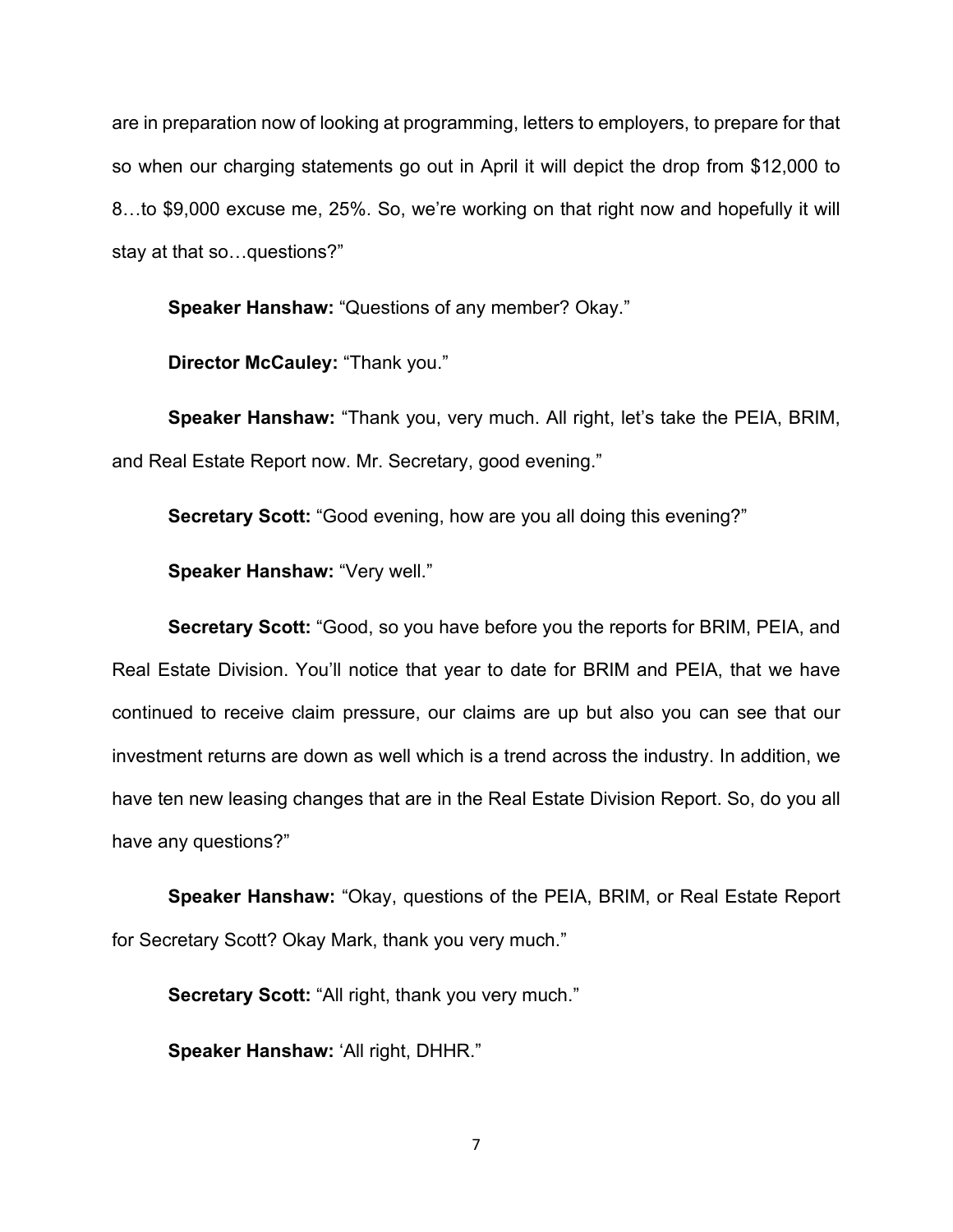**Commissioner Beane:** "Mr. Speaker, Mr. President, Cindy Beane, Commissioner, Bureau for Medical Services standing in for Deputy Secretary Jeremiah Samples who I'm happy to report is home with the birth of a new baby and mamma and baby are doing well. You have your reports before you. Medicaid, our enrollment for January is up to a little over 621,000 and we're projecting a fiscal year surplus of \$279 million. Are there any questions?"

**Speaker Hanshaw:** "Okay, let's take that one first, let's take the Medicaid Report first. Questions from any member about the Medicaid Report? Okay, if not we'll move on to the CHIP Report. Okay Cindy, thank you very much."

**Commissioner Beane:** "Thank you."

**Speaker Hanshaw:** "Mr. Slaughter."

**Director Slaughter:** "Afternoon, ladies and gentlemen. Should have the November performance report with you and keeping with the theme of the year, which is up one month down the next, this reflects the same thing. November, we're down 0.6%, fiscal year to date we're up 1.4, 20 years 8.3, those…of course 20-year number sounds great. I can tell you December was up, keeping with the same theme so we're probably up around two, two and a half percent and that gives us halfway through the year we're somewhere in the three and a half, four percent range…which given last year's return seems…I'm pretty happy with that.

As far as the portfolio is concerned, we're a little overweight to international at present. That's due to one, relative valuations, two, tech, which is one of the most highly valued or I mean…from a return or valuation standpoint is so probably overvalued it's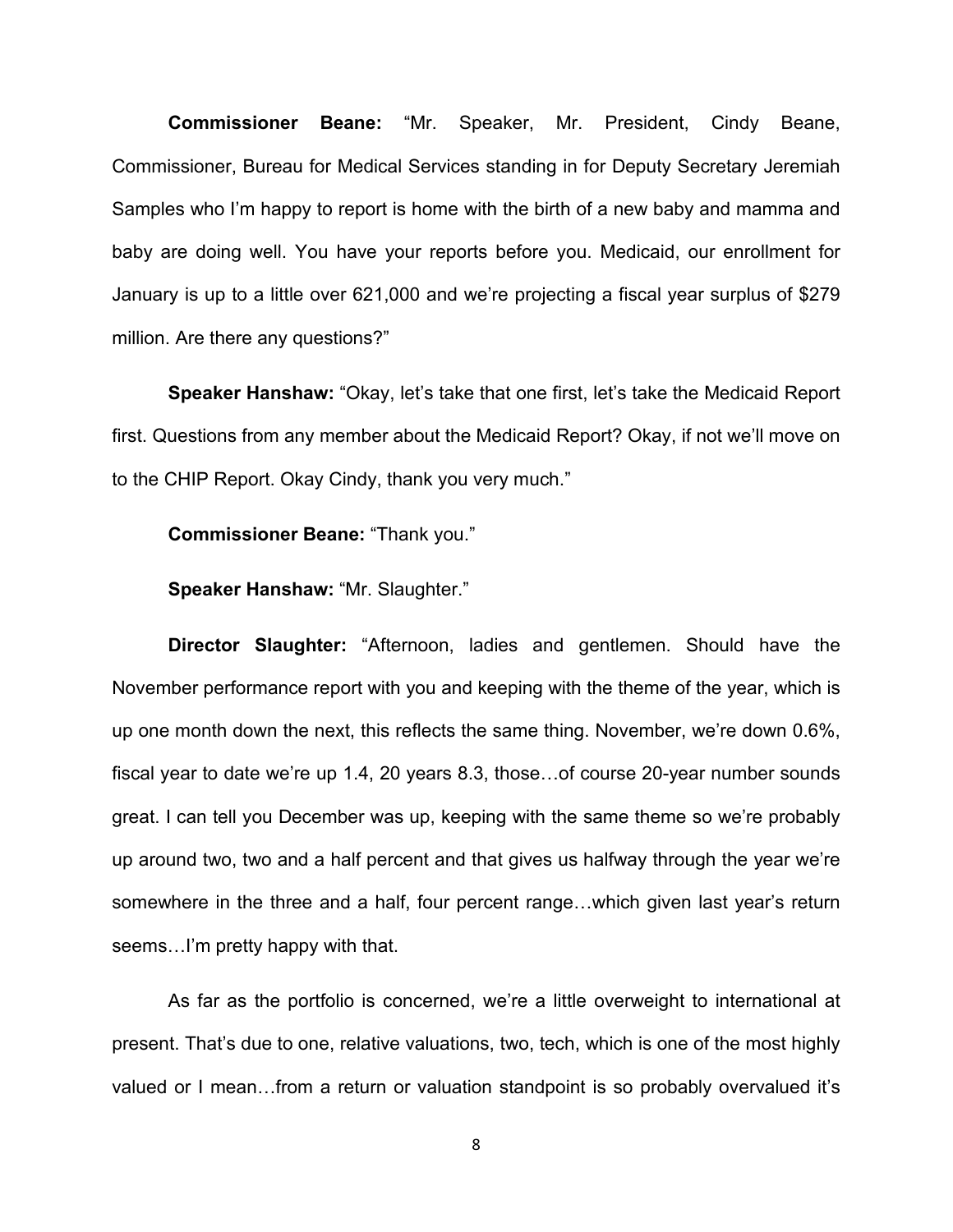international, it's low tax, so that tends to be…if there's going to be a rotation…which we think their might be with the normalization out of the pandemic, international may benefit and so that we have a little bit of overweight there. Given the inflationary pressures, we've had a flow duration for quite a long time at fixed income and we'll continue to do that going forward. Be happy to take questions."

**Speaker Hanshaw:** "Okay, questions of Mr. Slaughter on the IMB Report? Delegate Summers…you're on."

**Delegate Summers:** "Thank you for being here. The question I have had to do with the letter that went out from the Consumer Research Group, and I don't know if you saw that it was on December 2<sup>nd</sup> and it came out and it was addressed to ten different governors, Governor Justice being one of those and it was issuing a warning to us that a lot of our pension funds are invested with the Black Rock Investment Firm. Can you talk about that?"

**Director Slaughter:** "Well…first of all, we do have money with Black Rock but it's an S&P 500 Index Fund, which I understand their concern with Black Rock is…it's been awhile since I read that letter so I'm not sure if I remember exactly what's in it but I think it had, didn't it have something to do with their Chinese…their support of China and so forth? So, yeah it's...the S&P 500 doesn't have any China exposure in that respect so..."

**Delegate Summers:** "So, you feel comfortable with us being involved with Black Rock with our State Pensions?"

**Director Slaughter:** "I do—"

**Delegate Summers:** "Okay."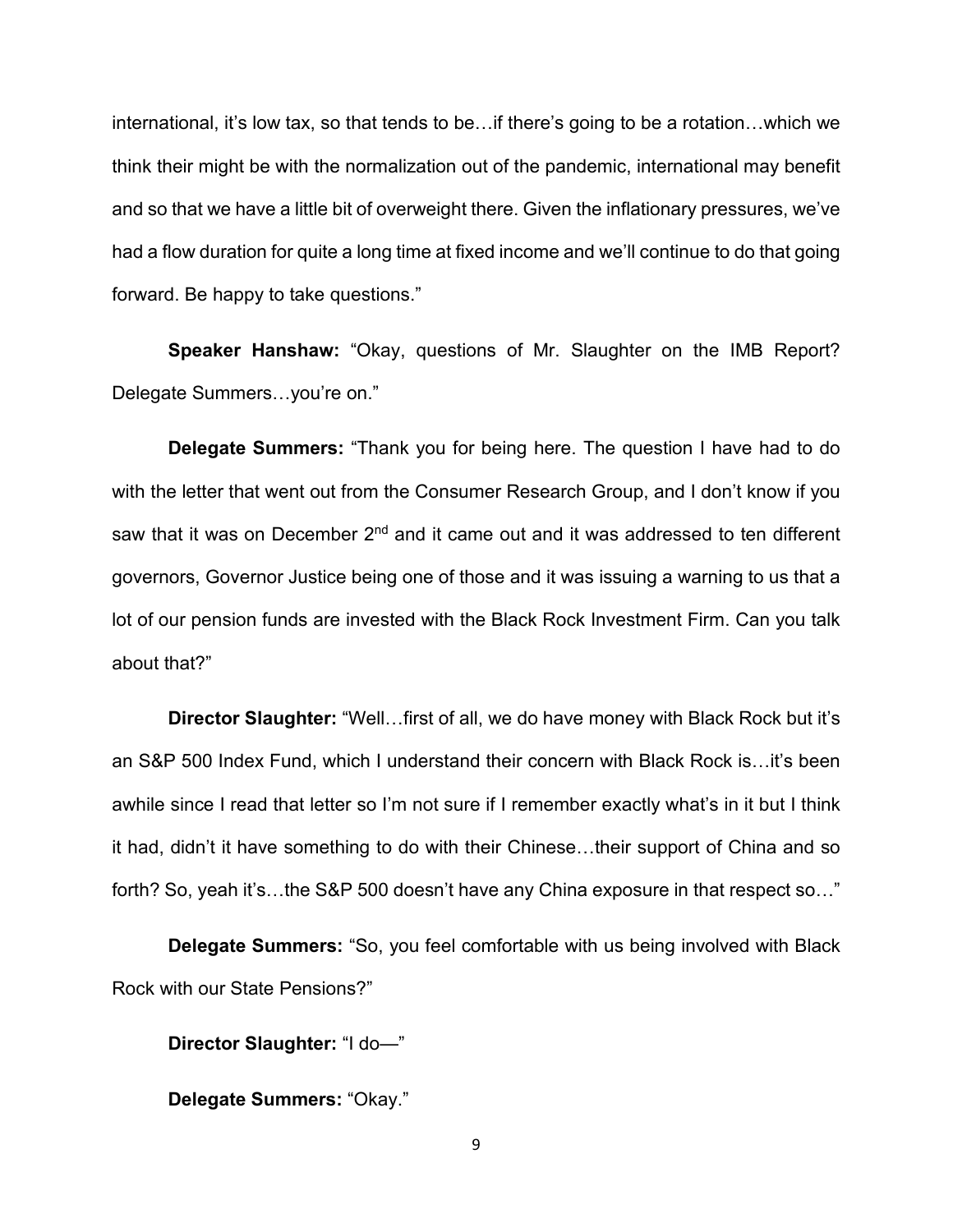**Director Slaughter.** "—I do, it's…it's I don't know, I consider the CEO's statements about China to be just…I take them with a huge grain of salt about…he's a CEO trying to sell his fund and he's got to sell it to a lot of different people. So, he's got to say things that people…that a lot of different people are going to take comfort with and some…you can't always be everything to everybody."

**Delegate Summers:** "Okay, if you feel good, I feel good. Okay."

**Speaker Hanshaw:** "Questions of Mr. Slaughter about the IMB Report? Yes, Senator Plymale."

**Senator Plymale:** "Thank you. Craig, if you all start looking forward, you know...we have the actuarial analysis that we…what we have to gain at seven and a half percent. What's your all's look where we start looking at the end of the fiscal year where we might be?"

**Director Slaughter:** "Um…asking me to look out into the future…"

**Senator Plymale**: "Well but you're six months into it. You said we're at three and a half I think."

**Director Slaughter:** "Yeah, well yes…six months into it we're probably…we're approximately three and half, maybe four percent if we're lucky. We haven't valued December yet…so that…I mean that suggests that if we can continue at that same pace, we would make…I think we would make our…the bogey…because now the assumed rate of return is now 7%. The CPRB lowered it this past year, it's no longer seven and a half. So, we're...that's good progress towards that goal and I think there's a...you know predicting future is you know…fraught with dangers I guess but—"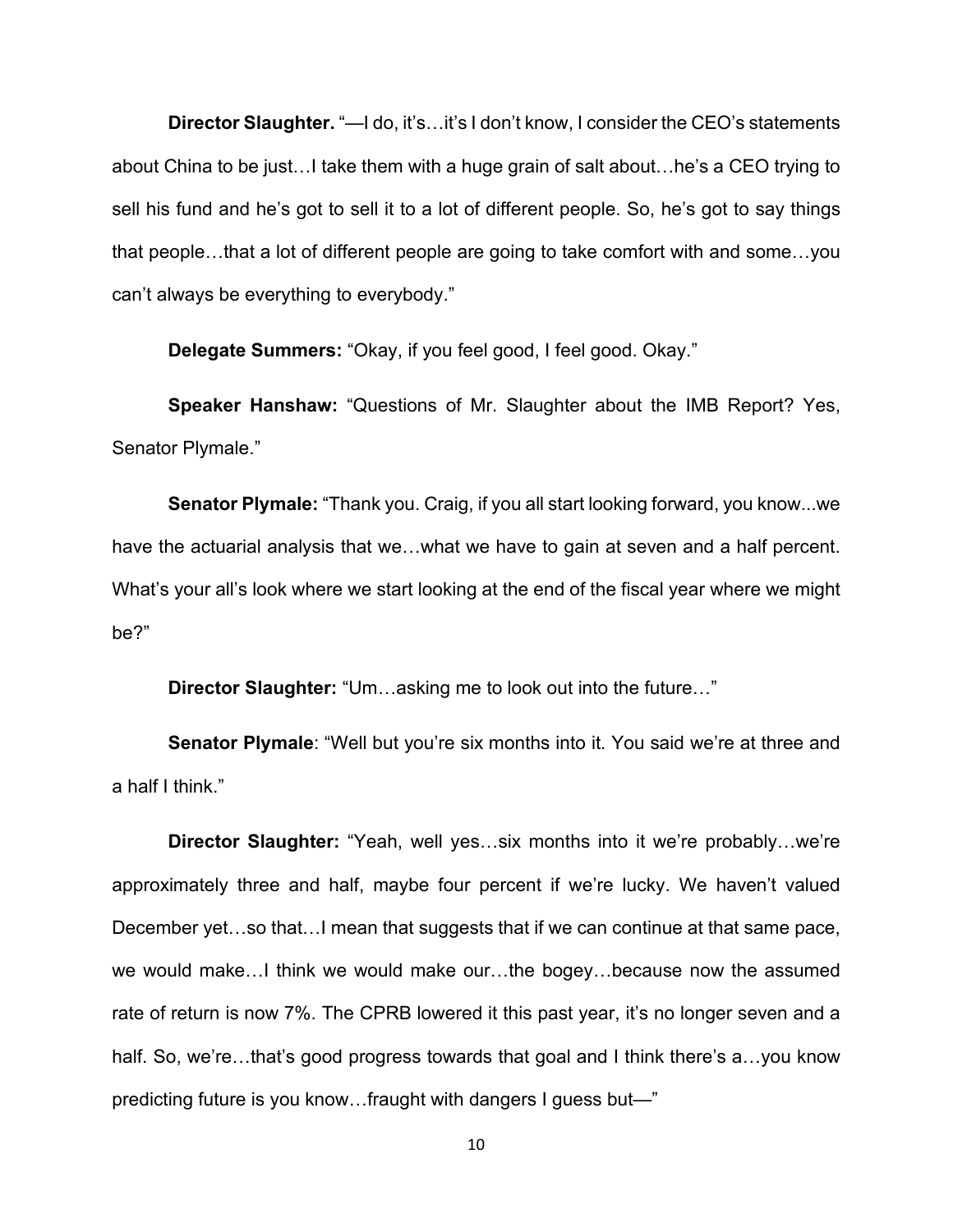**Senator Plymale:** "Well but I mean when we're looking at average, you're saying your average over 20 years is 8.3 but if you look at over the last few years…you know we did have one year that was pretty…not very good. So, where…in terms of this you do have some forecasting I mean I know that you have people that forecast where you think you might be."

**Director Slaughter:** "Well we don't…we don't forecast short term that precisely. We really...you got to remember the thing about the short term is that's the least...the most difficult to actually forecast…what's going to happen in a short term. In a long term, we do have…we feel pretty confident about 7%. I can tell you what I think is most likely to happen, although when I say most likely it's at best a 50% chance."

**Senator Plymale:** "Well I understand this is a…sort of a forecast that could not happen, I understand that."

**Director Slaughter:** "Yeah but you know the…I think there's a reasonable chance that stocks hold up. I don't really have this expectation that we're going to have a….a fall, or a drawdown in stocks but you know fixed income is not going to do very well. I mean with rising...interest rates are probably going to rise, people are expecting them to rise, they're…if you look at the—"

### **Senator Plymale:** "Yeah."

**Director Slaughter:** "—bond market's rising and rising interest rates are horrible for fixed incomes so you can expect maybe a zero return there. So that's part of the portfolio that's not going to do anything…but again there's so much money on the sidelines ready to be spent if the pandemic wains, which it seems to me like it is.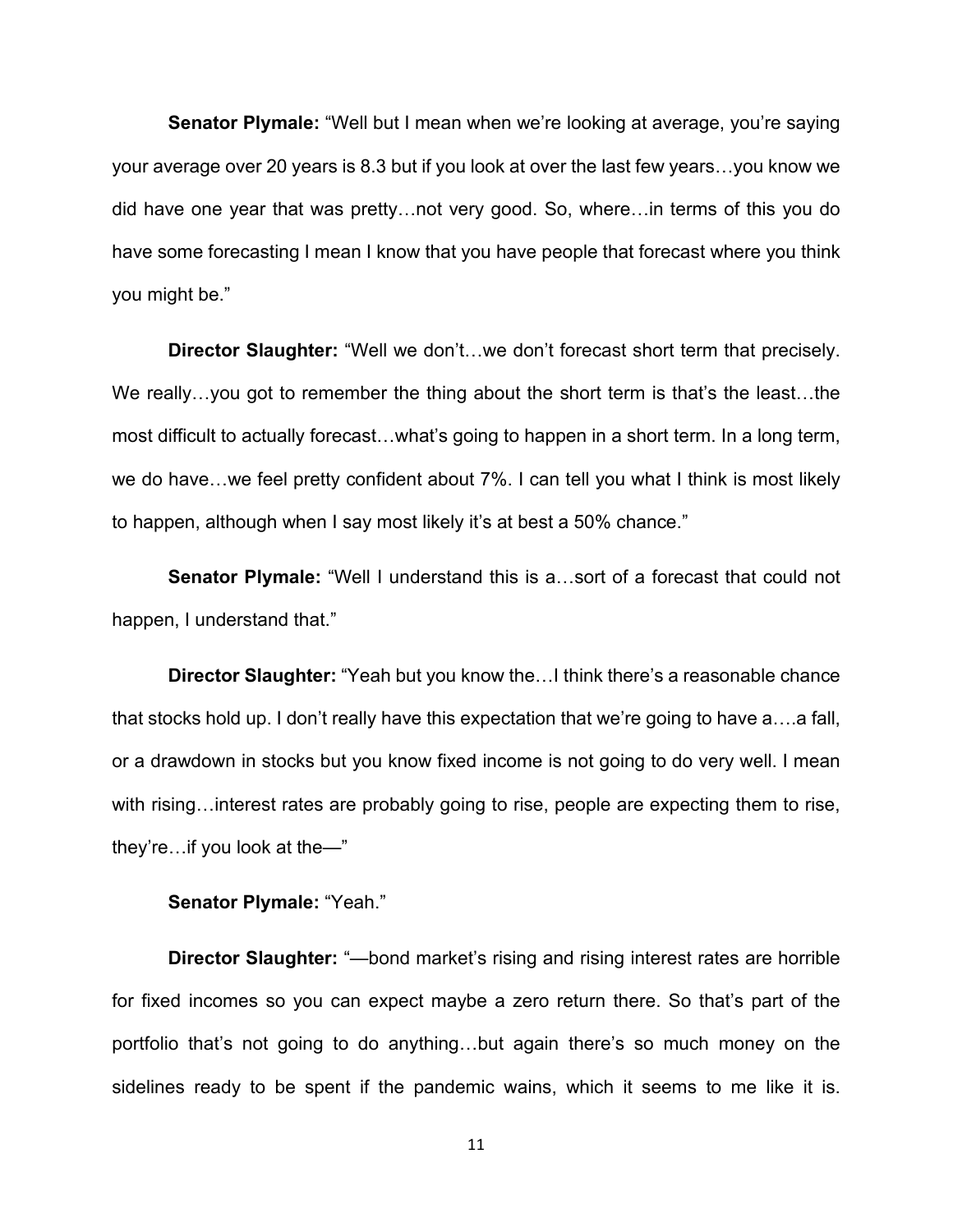It's…we're you know, normalizing…the virus itself is kind of becoming a little more…a little tamer, which allows the economies around the world to become a little more open, get back to normal and so economic activity can normalize and if it normalizes then that's….it just allows you know…GDP, economic growth to continue and with so much money on the sidelines there's a good chance that things will keep going. Now, I don't expect huge returns out of stocks this coming year. You know, I think single digit returns are probably the expectation at best and that might be enough to get us there because we got a lot of other things, our private equity, private credit, hedge funds, they can…they are likely to do better…they'll, they should…the hedge funds and private equity…or not hedge…private equity should perform better than equity. The hedge funds and private credit in real estate should produce returns somewhere in between fixed income and equity so…"

**Senator Plymale:** "So, how long…how many years now has it been since the West Virginia legislature started the Investment Management Board?"

**Director Slaughter:** "It started in 1997."

**Senator Plymale:** "Ninety-seven. So, pretty good track record from where you've…you know where it was before. Thank you."

**Director Slaughter:** "And I want to thank you for your role in getting that done because—"

**Senator Plymale**: "Well…"

**Director Slaughter:** "—I know you're one of the principal parties in—"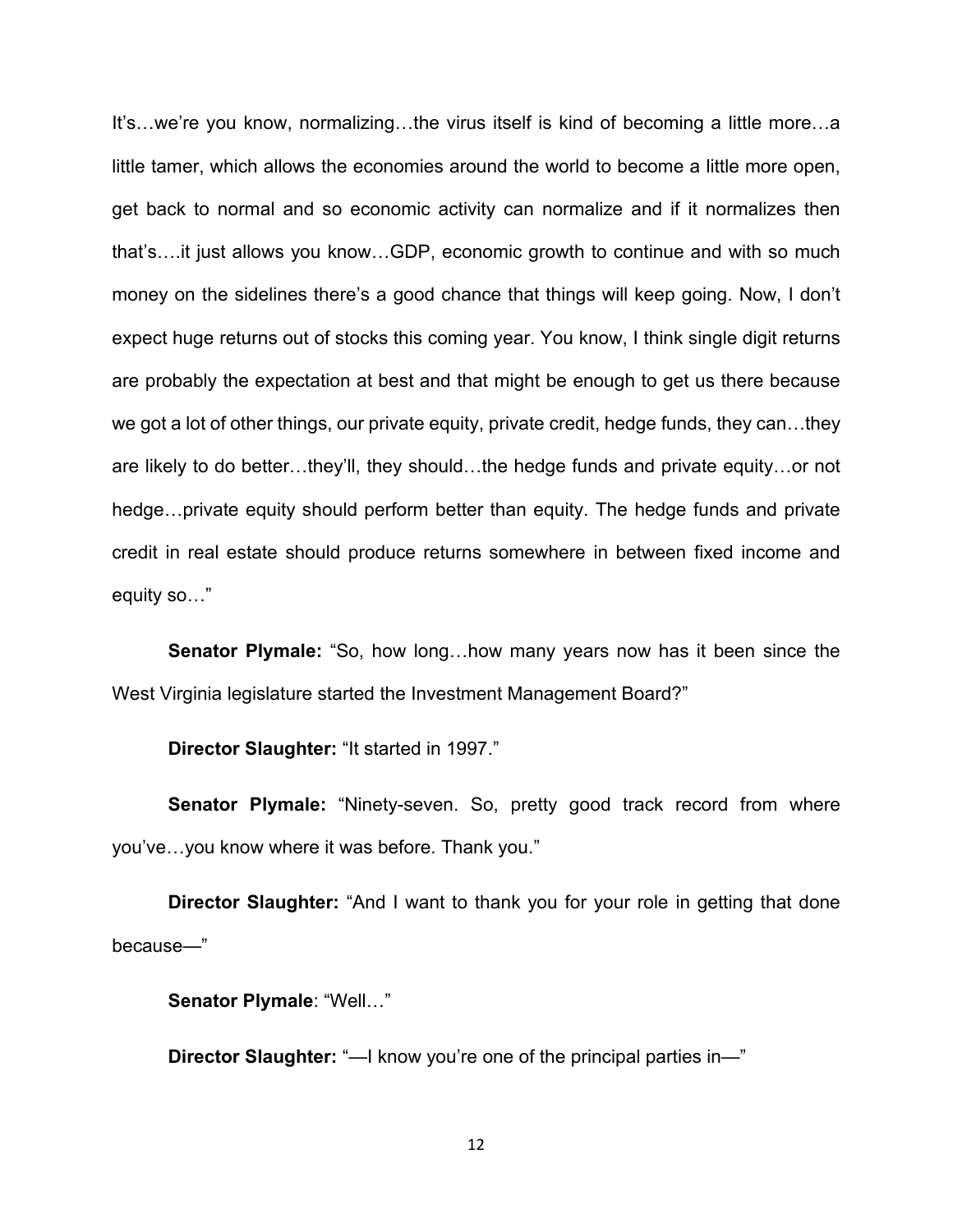**Senator Plymale:** "Believe me I can see where we would be right now if we hadn't done that. We would have…we would have you know defaulted on pension; we'd been in the same shape Kentucky's in right now with their pensions."

**Director Slaughter:** "Yeah, could be yeah."

**Senator Plymale:** "Thank you."

**Speaker Hanshaw**: "What year was that Senator?"

**Senator Plymale:** "…(inaudible)…just because I…you're not going to tell me what grade you were in. What grade were you in in ninety-seven?"

**Speaker Hanshaw:** "I was not in the legislature."

**Director Slaughter:** "I can't remember him when he wasn't here."

**Senator Plymale:** "I knew where you was going with that."

**Speaker Hanshaw:** "Further questions about the IMB report? Okay Craig, we thank you very much."

**Director Slaughter:** "Thank you."

**Speaker Hanshaw:** "All right, the Workers Compensation Report."

**Commissioner McVey:** "Good afternoon, Mr. Speaker, Mr. President, members of the committee. You have our month in report for the month of November with the financials. I will tell you that all of the funds are very stable although we haven't had as good of an investment year, it's still been decent enough that we have all of the claims covered in each of the funds and I am here today to answer any questions you may have."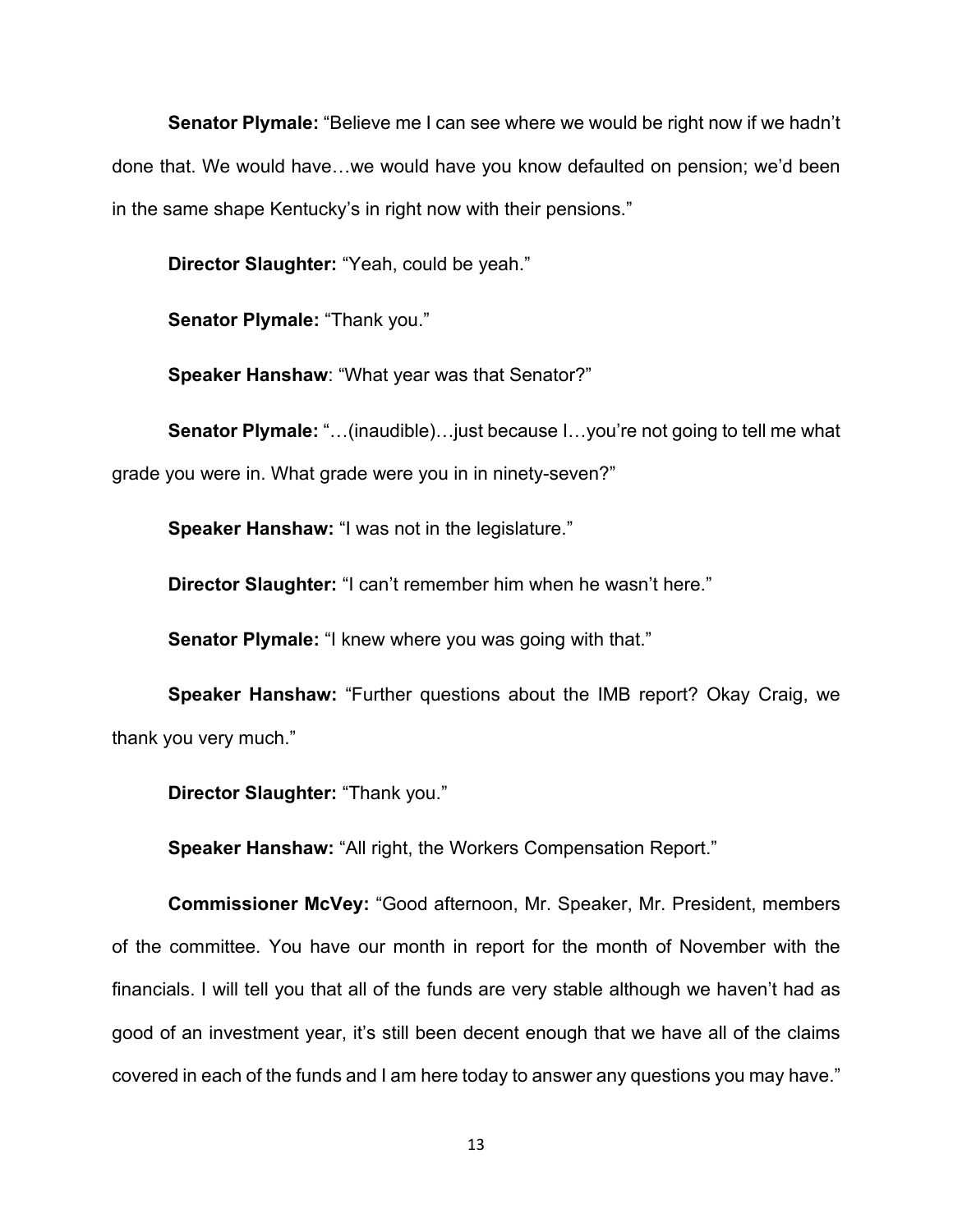**Speaker Hanshaw:** "Okay, the Workers Compensation Report. Yes, Delegate Summers."

**Delegate Summers:** "Thank you, Commissioner. I don't have a question, but could you see me after because I'm trying to send something to you and I can't seem to get it to your email."

**Commissioner McVey:** "Uh okay"

**Delegate Summers:** "Okay."

**Commissioner McVey:** "Be happy to stick around."

**Delegate Summers:** "Okay, thank you."

**Speaker Hanshaw:** "Okay, other questions for the Workers Compensation Report? Okay, Commissioner thank you very much."

**Commissioner McVey:** "Thank you, I appreciate it."

**Speaker Hanshaw:** "Okay as usual for the benefit of the members, the Board of Treasury Investments Report is in your packet. If there's no objection, we will forego the planned discussion about bridge utilization for broadband until a time when Secretary Carmichael can be here to field some of those questions. Oh, I'm sorry Highways is here…Mr. Secretary is that a topic you…how would the members like to proceed? Just wait? Okay, our apologies Mr. Secretary we'll wait until a time when you and Secretary Carmichael can both be available for us at the same time."

**President Blair:** "…(inaudible)…or I would have said something earlier."

**Speaker Hanshaw:** "All right with that, President Blair."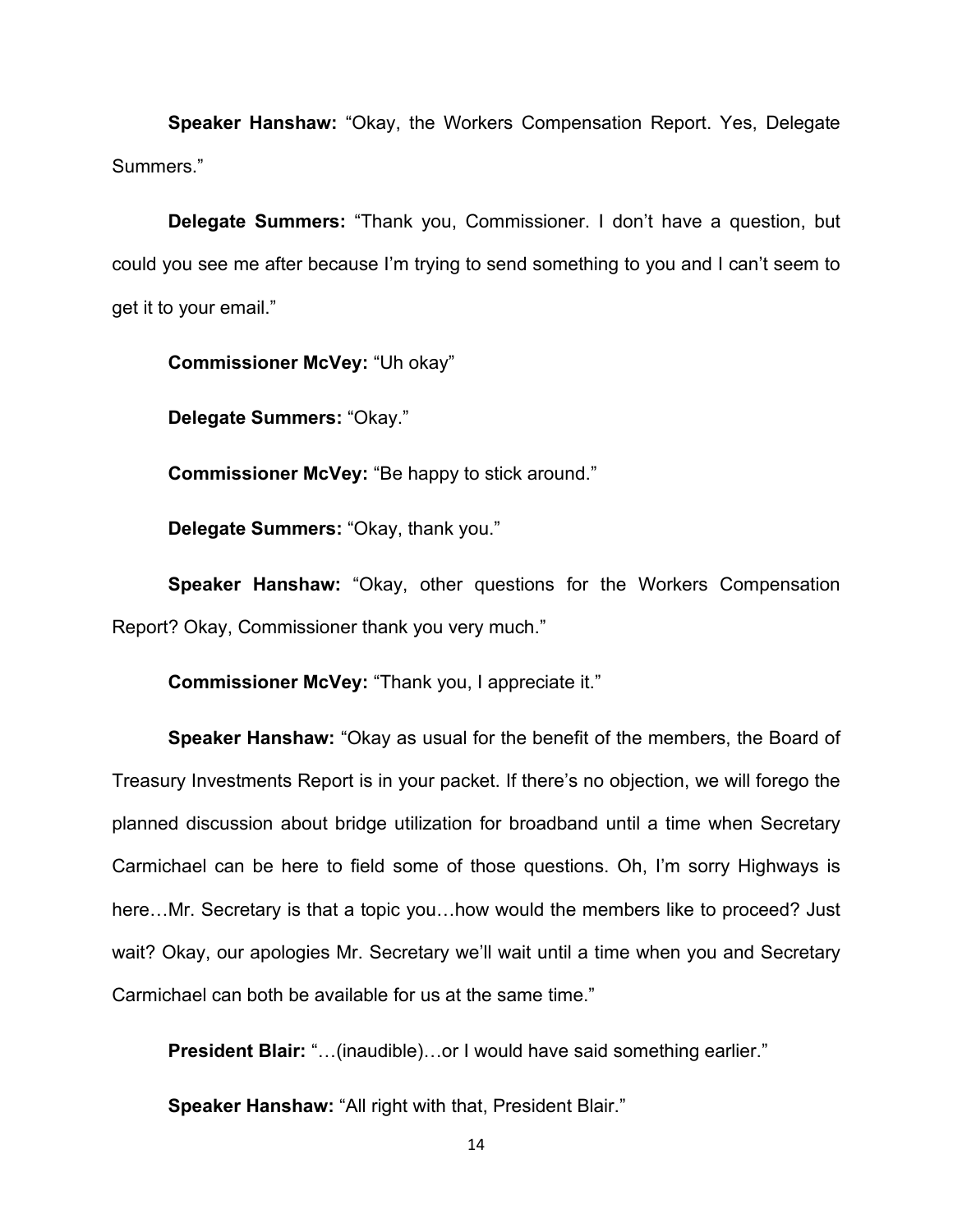**President Blair:** "I move we adjourn."

**Speaker Hanshaw:** "President Blair's motion is that the committee adjourn. Those in favor will please say aye, those opposed will please say no. The motion is adopted, the committee is adjourned. Thank you all."